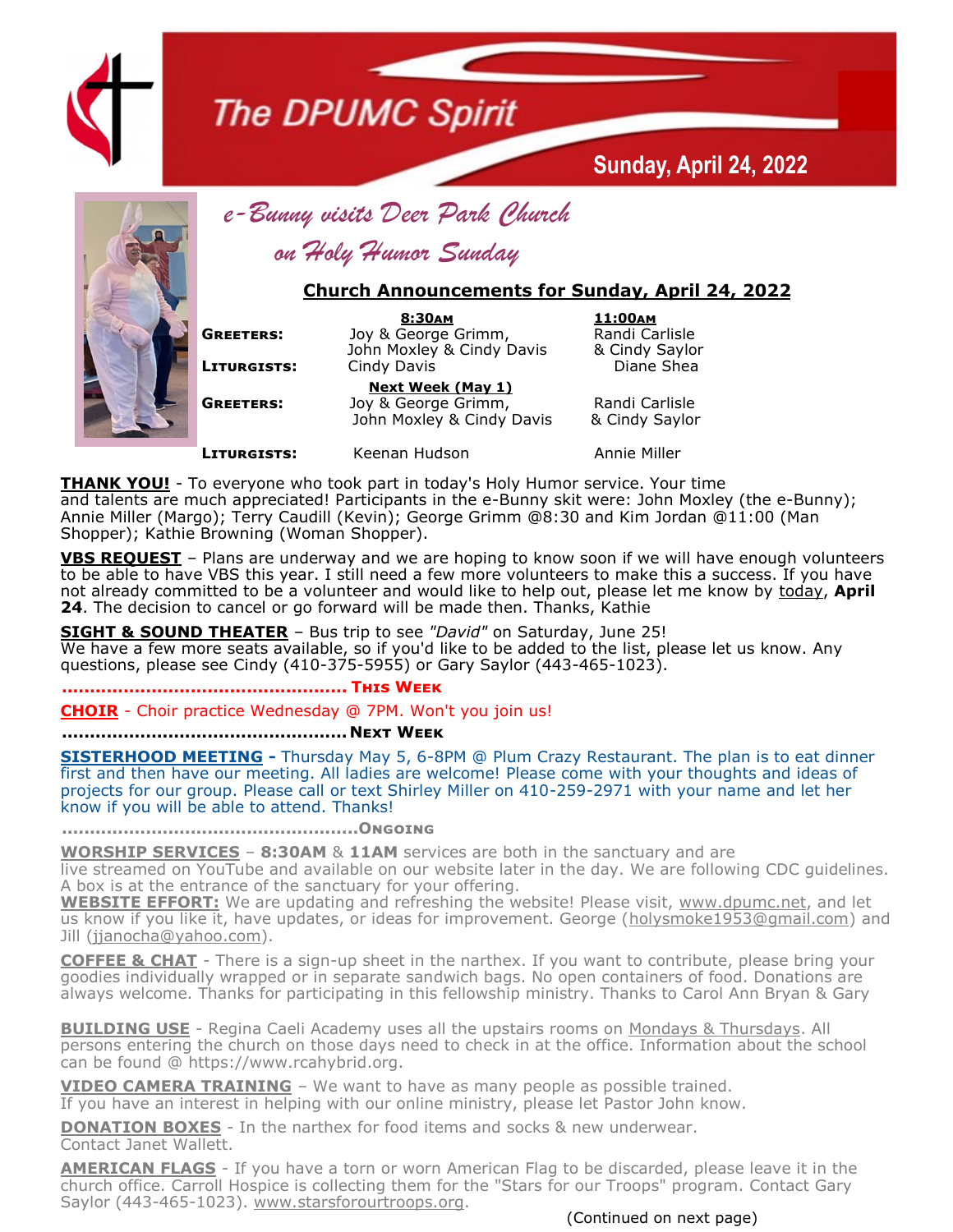**CHURCH PROJECTS** – We've done a lot & have more to do. *Would you like to make a donation towards a special project?* Just designate your donation. Funds needed for a sound upgrade to the **Media System** & the new **Heat Pump** for the office. Thanks for your support.

**BRING YOUR CAN TO CHURCH** - Or box or plastic jar--of food! Let's keep the grocery cart full with our donations for Carroll County Food Sunday by bringing at least one non-perishable item every Sunday. Donors are encouraged to give the kind of nutritious food they would serve their own families. The CCFS Wish List includes: Peanut Butter; Jelly; Hot & Cold Cereal; Canned Soup (non-tomato preferred); Beans (red & black); Pancake Mix; Pancake Syrup. Thanks to all for reaching out to our neighbors in need.

**FEED MY SHEEP** – Gary Saylor has taken on the leadership role for the Deer Park Team. If you want to help, contact Gary, 443-465-1023. Financial donations continue to help provide food and supplies. Please mark your donation for Feed My Sheep. Thanks.

**ONE CALL NOW** - We use this system to send out prayer requests and church information. If you are not receiving phone calls and/or emails contact Cindy Saylor.

□HOSPITAL EQUIPMENT - Deer Park Lions Club loans wheelchairs, walkers, crutches canes & commodes, free of charge. Contact Deer Park Lion Ron @ 410-549-1095.

> ......................................................................................................................... Please submit bulletin announcements by Thursday, 11:00AM to the Office Prayer Chain: Shirley Miller (Coordinator) 410-861-8292 Chain I Kate Gorsuch 410-876-2745 / Chain II Brenda Six 410-756-2507 Flag raising & lowering: Gary Saylor